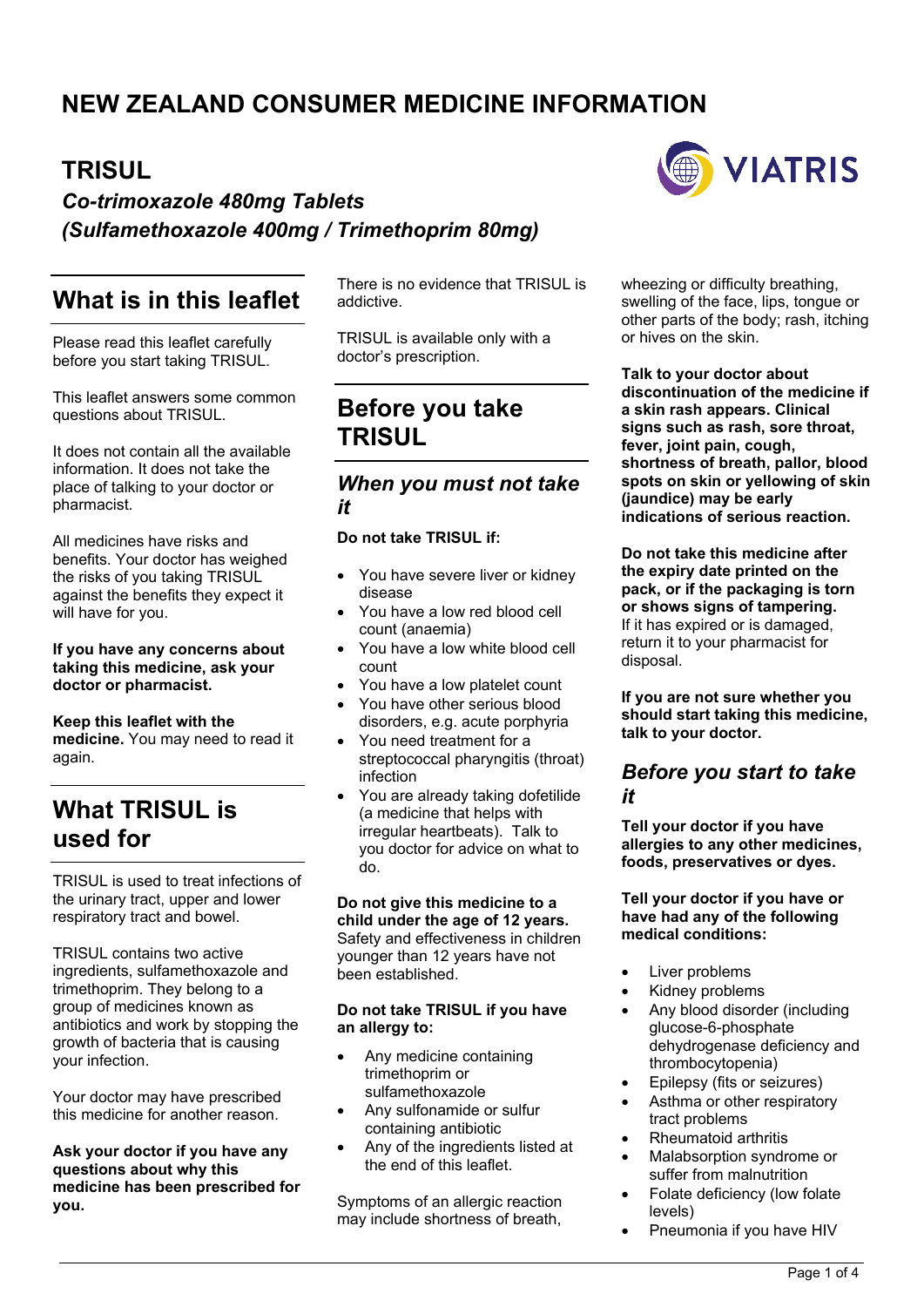Thyroid problems.

**Tell your doctor immediately if you are pregnant or plan to become pregnant or are breastfeeding or plan to breastfeed.**  Your doctor can discuss with you the risks and benefits involved.

**If you have not told your doctor about any of the above, tell them before you start taking TRISUL.**

### *Taking other medicines*

**Tell your doctor or pharmacist if you are taking any other medicines, including medicines that you buy without a prescription from your pharmacy, supermarket or health food shop.**

You should also tell any health professional who is prescribing a new medication for you that you are taking TRISUL.

Some medicines may interfere with TRISUL. These include:

- Sulfonylureas, or other medicines used to treat diabetes
- Diuretics (fluid tablets), mainly thiazide type and spironolactone diuretics
- Phenytoin, a medicine used to control epilepsy (fits or seizures)
- Rifampicin, an antibiotic
- Warfarin or other blood thinners, medicines used to prevent or treat blood clots
- Ciclosporin, a medicine used to help prevent organ transplant rejection or to treat certain problems with the immune system
- Methotrexate, a medicine used to treat arthritis, psoriasis and some cancers
- Digoxin, a medicine used to treat heart failure or to control a fast irregular heartbeat
- Procainamide, a medicine used to correct an irregular heartbeat or to slow an overactive heartbeat
- Amantadine, a medicine used to treat Parkinson's disease
- Zidovudine or lamivudine, medicines used to treat HIV infection
- Potassium supplements
- Pyrimethamine, a medicine used to treat parasitic diseases such as malaria
- Repaglinide, a medicine used to control diabetes
- Folinic acid, a medicine used to treat bowl cancer
- Oral contraceptives, medicines used to control fertility
- Azathioprine, a medicine to treat inflammations
- Tricyclic antidepressants used to treat depression
- Dofetilide used to treat irregular heartbeats
- Medications to help lower blood pressure or treat other hear conditions (such as ACE inhibitors and Angiotensin receptor blockers)
- Prednisolone a steroid medication
- Indomethacin, phenylbutazone or oxyphenbutazone – certain types of anti-inflammatory medicines

**TRISUL and leucovorin should not be used together leucovorin for the treatment of HIV positive patients with pneumonia as the treatment will not work and increases the death rate from the pneumonia.**

These medicines may be affected by TRISUL or may affect how well TRISUL works. You may need different amounts of your medicines, or you may need to take different medicines.

Your doctor and pharmacist have more information on medicines to be careful with or avoid while taking this medicine.

# **How to take TRISUL**

#### **Follow all directions given to you by your doctor or pharmacist carefully.**

They may differ from the information contained in this leaflet.

**If you do not understand the instructions on the bottle, ask your doctor or pharmacist for help.**

### *How much to take*

Your doctor will tell you how much TRISUL you need to take each day. It is important that you take TRISUL as directed by your doctor. Do not take more than the recommended dose.

The usual dose for adults and children over 12 years is two TRISUL tablets every 12 hours.

TRISUL is used for different reasons and for different infections. Your doctor may tell you to take different doses to these. If so, follow their instructions.

The elderly and people with kidney problems may need smaller doses.

Some people may need to take folate supplements while taking TRISUL. These people may include the elderly, people with folate deficiency and people taking certain medicines.

### *How to take it*

It does not matter if you take this medicine before or after food.

However, taking TRISUL with some food or drink will lessen the chance of stomach upset.

### *How long to take it*

Your doctor will tell you how long they wish you to continue TRISUL treatment for. Most infections need treatment for at least 5 days.

Some conditions may however, may require treatment to be longer than this. Check with your doctor if you are unsure how long you should take TRISUL for.

## *If you forget to take it*

If you forget a dose, skip the dose you missed and take the next dose when it is due.

#### **Do not take a double dose to make up for the dose that you missed.**

#### **If you are not sure what to do, ask your doctor or pharmacist.**

If you have trouble remembering to take your medicine, ask your pharmacist for some hints.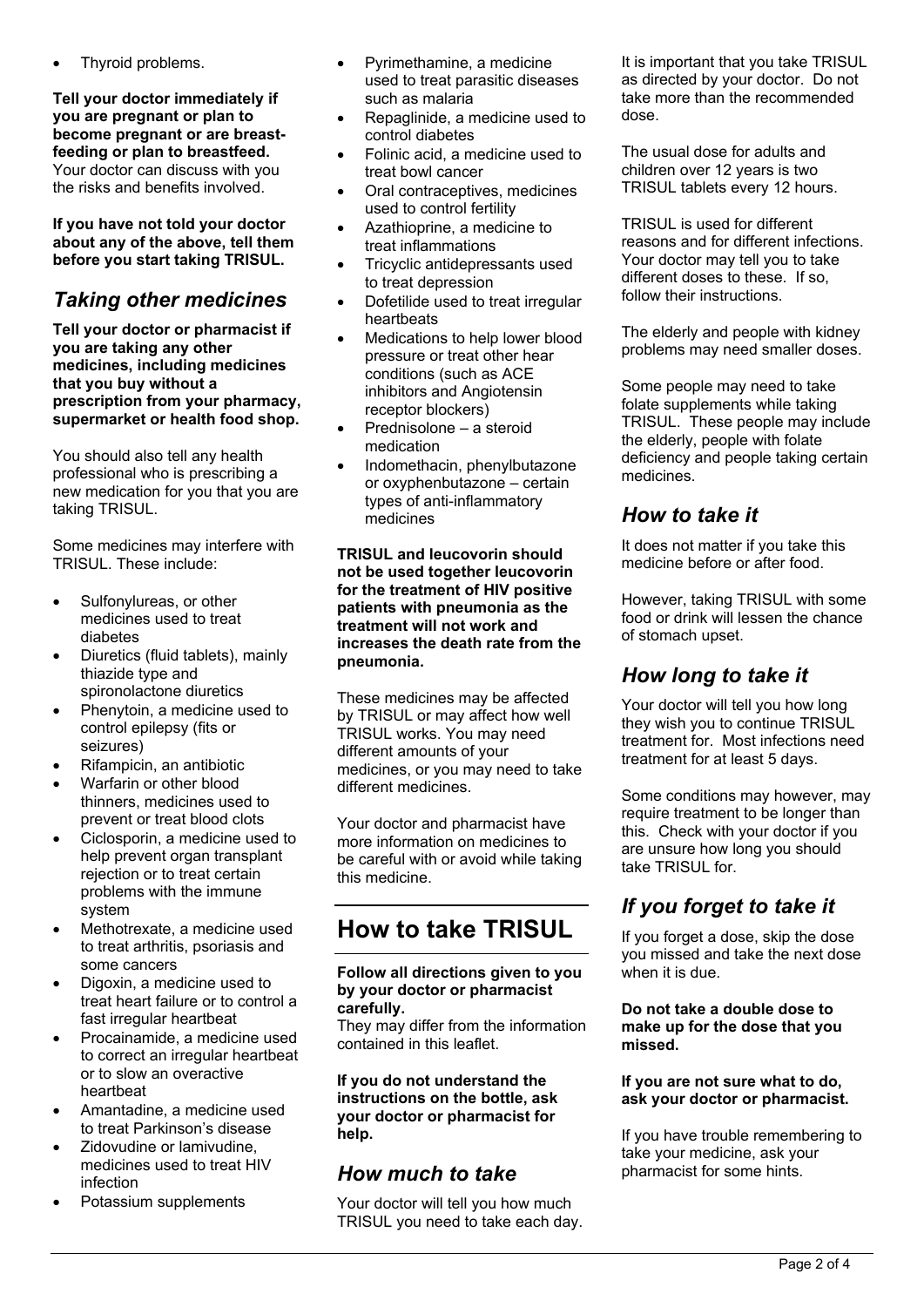## **While you are taking TRISUL**

### *Things you must do*

**If you develop any skin rash (e.g. spots or 'hives') or other skin symptoms during TRISUL treatment contact your doctor immediately and tell them that you are taking TRISUL.**

There are reports of skin rash associated with TRISUL treatment. Some of these may be serious and cause severe illness.

These include potentially lifethreatening skin rashes such as Stevens-Johnson syndrome and toxic epidermal necrolysis. **These skin rashes may appear initially as reddish target-like spots or circular patches often with central blisters on the trunk.** 

**Additional signs to look for include ulcers in the mouth, throat, nose, genitals and conjunctivitis (red and swollen eyes).** 

These potentially life-threatening skin rashes are often accompanied by flu-like symptoms. The rash may progress to widespread blistering or peeling of the skin.

The highest risk for occurrence of serious skin reactions is within the first weeks of treatment.

**If you have developed Stevens-Johnson syndrome or toxic epidermal necrolysis with the use of TRISUL, or sulfamethoxazole, you must not be re-started on these medicines at any time.**

**If you are about to be started on any new medicine, tell your doctor and pharmacist that you are taking TRISUL.**

**Tell any other doctors, dentists, and pharmacists who treat you that you are taking this medicine.**

**Tell your doctor immediately if you develop a skin rash or hives while taking TRISUL.**

**If you become pregnant while taking this medicine, tell your doctor immediately.**

**If you are going to have surgery**, tell the surgeon or anaesthetist that you are taking TRISUL.

**If you are going to have any blood tests**, tell your doctor that you are taking TRISUL.

**Do not stop taking TRISUL or change the dose without first checking with your doctor.**

**Keep all of your doctor's appointments so that your progress can be checked.** Your doctor may do some tests (for example blood tests) from time to time to make sure the medicine is working and to prevent unwanted side effects.

### *Things you must not do*

**Do not take TRISUL to treat any other complaints unless your doctor tells you to.**

**Do not give your medicine to anyone else, even if their symptoms seem similar to yours, or they have the same condition as you.**

**Do not stop taking your medicine or change the dose without checking with your doctor.** If you stop taking it suddenly, your condition may worsen.

**Be careful driving or operating machinery until you know how TRISUL affects you.** This medicine may cause dizziness in some people. If you experience this side effect, do not drive, operate machinery or do anything else that could be dangerous.

Children should be careful when riding bicycles or climbing trees

Be careful when drinking alcohol while you are taking this medicine. If you drink alcohol, dizziness may be worse.

## **In case of overdose**

### *If you take too much (overdose)*

**Immediately telephone your doctor or the National Poisons Centre (telephone 0800 POISON or 0800 764 766), or go to accident and emergency at your nearest hospital, if you think that you or anyone else may have taken too much TRISUL. Do this even if there are no signs of discomfort or poisoning.** You may need urgent medical attention.

Symptoms of an overdose may include nausea, vomiting, dizziness and confusion.

# **Side effects**

**Tell your doctor or pharmacist as soon as possible if you do not feel well while you are taking TRISUL.**

All medicines can have side effects. Sometimes they are serious, most of the time they are not. You may need medical treatment if you get some of the side effects.

If you are over 65 years of age you may have an increased chance of getting side effects.

**Ask your doctor or pharmacist to answer any questions you may have.**

#### **Tell your doctor or pharmacist if you notice any of the following and they worry you:**

- Feeling sick, vomiting, stomach upset, diarrhoea
- Oral thrush (white, furry sore tongue and mouth)
- Vaginal thrush (sore and itchy vagina, vaginal discharge)
- Headache
- Dizziness or feeling unsteady
- Muscle or joint aches
- Increased sensitivity to sunlight
- Have trouble sleeping or feel fatigued
- Reduced appetite
- Low blood pressure
- Vision problems
- Hair loss (alopecia)

The above list includes the more common side effects of your